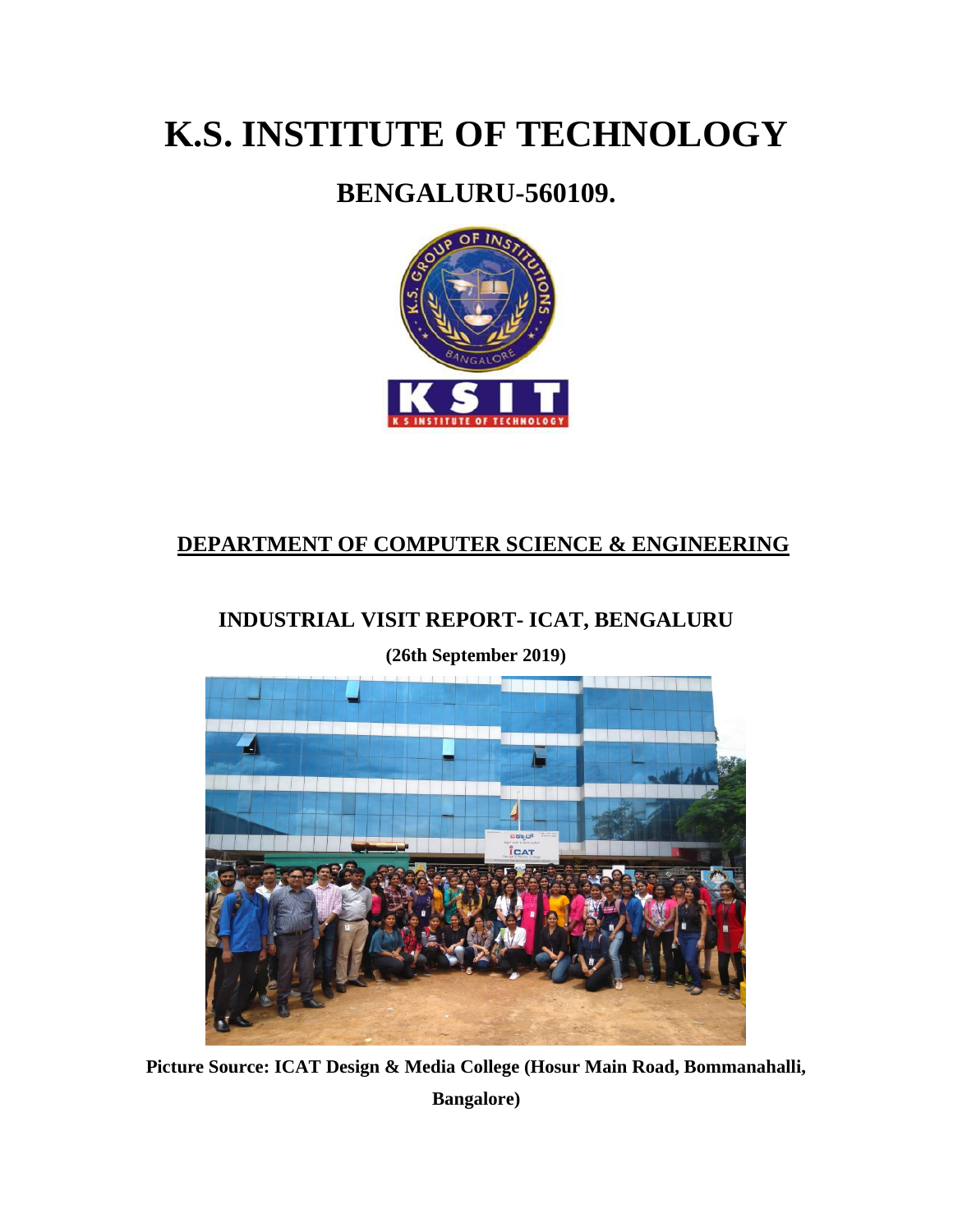# **ABOUT ICAT**

ICAT is a media and design college, which provides courses like Game Design & Development for Mobile, Console, PC & Internet Platforms. UI (User Interface)/ UX (User Experience)/ App Development. Computer Graphics & Animation. The institution is in different parts of the country. Animation these days have created job opportunities for many youths. Thus the visit was an opportunity for the final years as a career alternative after their graduation.



**Picture Source: Reception, ICAT Design & Media College**

#### **The details of journey are as follows:**

- $\triangleright$  The visit began by departure from KSIT at around 9 am
- Reached the venue ICAT Design and Media College, Bommanahalli at around 10:30 am
- $\triangleright$  The sessions on the seminars on Graphics Design, VFX and future of Gaming were conducted between 11:00 am to 12:30 pm
- $\triangleright$  Departure from the venue around 1:30 pm.
- $\triangleright$  Reached KSIT at 2:45 pm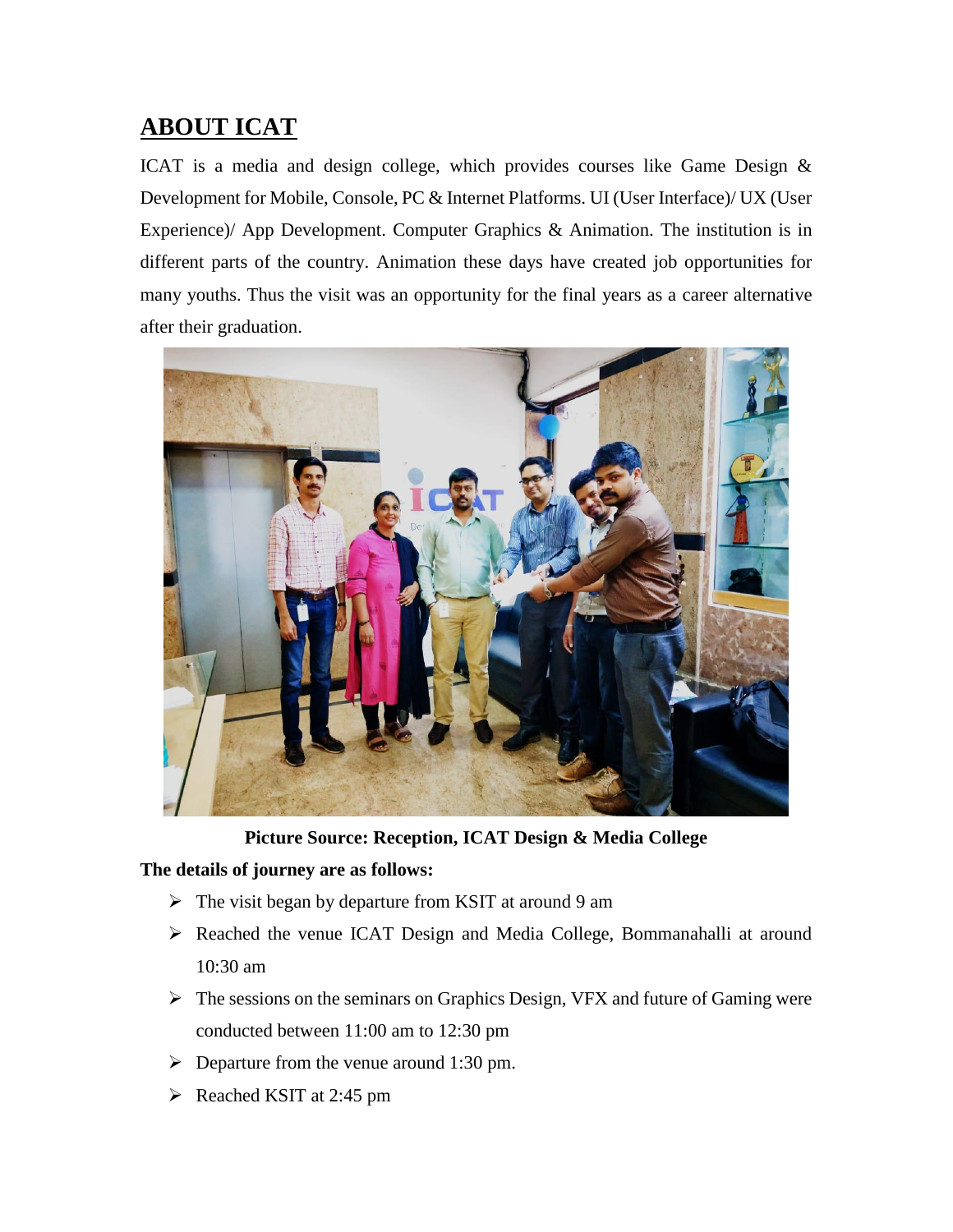

**Picture Source: Conference Hall, ICAT Design & Media College**



**Picture Source: View Inside College Bus used for transportation**